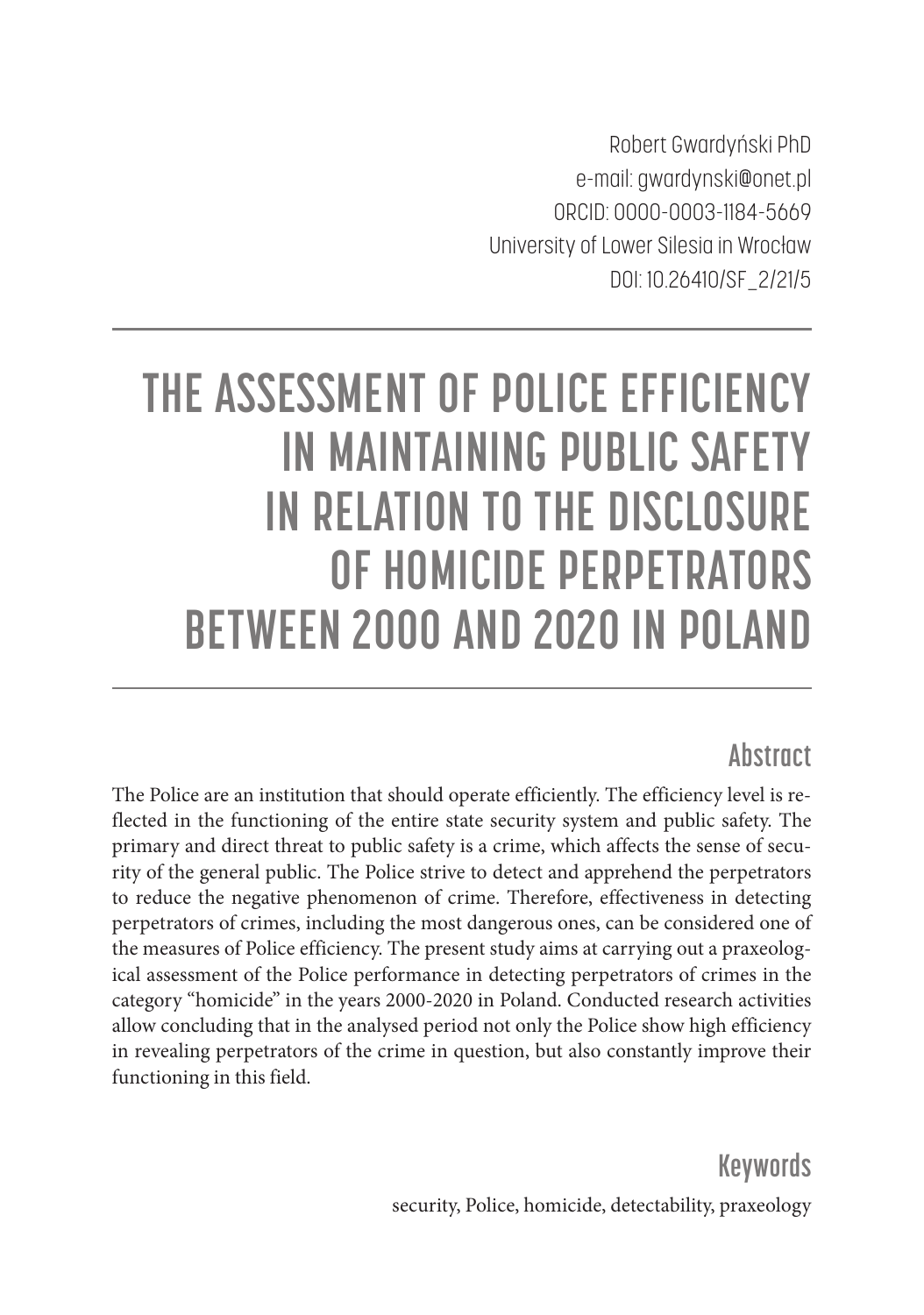#### **Introduction**

Every democratic state must ensure the security of its citizens. Fulfilling the fundamental obligation requires rational designing of security policy, within the framework of which the state security system consisting of institutions possessing the competences specified in the law is streamlined<sup>1</sup>. In Poland, particular competences are held by the Council of Ministers, a collegiate body ensuring external and internal security of the state within the framework of public administration2 . The term "internal security" refers in equal measure to the state achieved as the result of the fulfilment of the state's internal function carried out within the framework of the strategic state security policy<sup>3</sup> and the collective organised action whose aim is to maintain a state of non-threat within the state organisation<sup>4</sup>. Within the framework of internal security, the following are distinguished: systemic security (connected with the protection of the constitutional system of the state), general security (connected with the protection of life, health and property of citizens, and national property against natural disasters and catastrophes) and public security

(connected with the protection of life, health and property of citizens<sup>5</sup>, and national property against unlawful attacks)6 . It is worth emphasising that the entities responsible for the protection of public and general security mutually support each other within the system of internal security<sup>7</sup>.

The member of the Council of Ministers is the minister in charge of internal affairs, heading the department of government administration called "Department of Home Affairs", which includes, among others, the protection of public security and order. The minister, as the chief organ of government administration, supervises the activities of the police, which are headed by a central organ of state administration in the person of the Chief Commander of the Police<sup>8</sup>.

The Police in Poland are a uniformed and armed formation serving the public and intended to protect human security and maintain public safety and order<sup>9</sup>. Its basic tasks include the detection of crimes and the detection and prosecution of their perpetrators. The totality of crimes committed in a given area over a certain period is called "crime", which

<sup>1</sup> P. Lubiewski, *Bezpieczeństwo państwa – reminiscencje,*  "Zeszyty Naukowe Państwowej Wyższej Szkoły Zawodowej im. Witelona w Legnicy", No. 34(1)/2020, p. 58.

<sup>&</sup>lt;sup>2</sup> Constitution of the Republic of Poland of 2 April 1997 passed by the National Assembly on 2 April 1997, approved by the Nation in the constitutional referendum on 25 May 1997, signed by the President of the Republic of Poland on 16 July 1997 (Journal of Laws 1997, No. 78, item 483, with amendments).

<sup>3</sup> B. Wiśniewski, *Przygotowania obronne resortu spraw wewnętrznych*, WSPol, Szczytno 2014, p. 136.

<sup>4</sup> R. Gwardyński, *Możliwości doskonalenia działań prewencyjnych Policji w sferze utrzymywania bezpieczeństwa publicznego,* Akademia WSB, Dąbrowa Górnicza 2021, p. 17.

<sup>5</sup> More: B. Kaczmarczyk, B. Wiśniewski, R. Gwardyński, *Security of an individual*, Zeszyty Naukowe Państwowej Wyższej Szkoły Zawodowej im. Witelona w Legnicy, No. 3 (28) 2018, Legnica 2018, p. 67-78.

<sup>6</sup> More: *Współczesne uwarunkowania zarządzania bezpieczeństwem wewnętrznym państwa,* J. Falecki, R. Kochańczyk, P. Sowizdraniuk (eds.), Uniwersytet Pedagogiczny w Krakowie, Kraków 2018.

<sup>7</sup> More: *Bezpieczeństwo uczestników zgromadzeń religijnych*, Wydanie drugie uzupełnione, B. Wiśniewski, A. Prędecka, J. Bryk, A. Szela (eds.), SGSP, Obserwatorium Społeczne, Wrocław 2017.

<sup>8</sup> Act of 4 September 1997 on departments of government administration (Journal of Laws of 2021, item 1893).

<sup>9</sup> Act of April 6, 1990 on the Police (Journal of Laws of 2021, item 1882).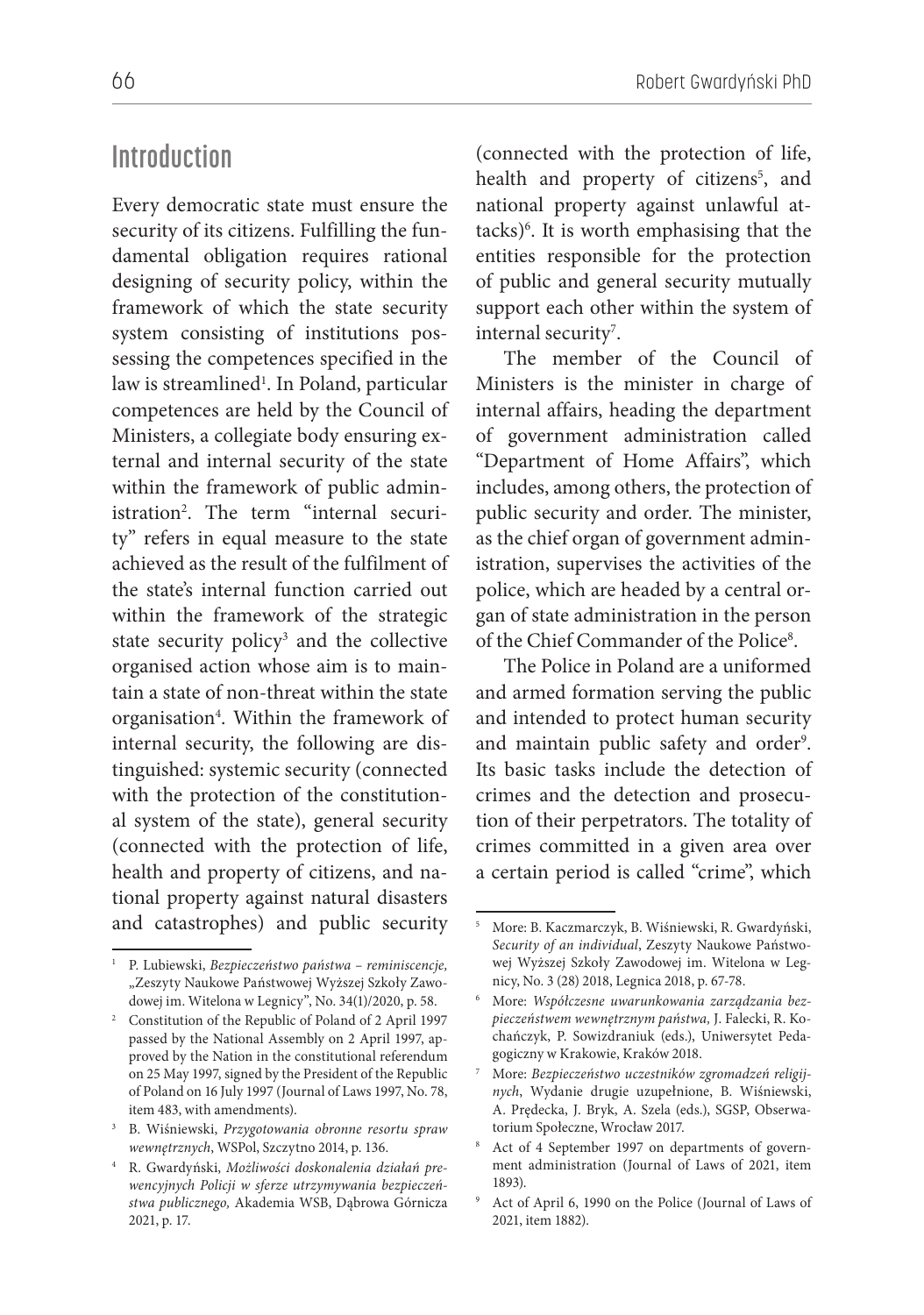is the main and direct threat to public safety. Although in many legal acts there are references to "public security" the name is not unambiguous<sup>10</sup>. However, it can be assumed that the name "public security" means:

- as a kinetic event an organised action of a protective nature, the purpose of which is to prevent crime that violates goods protected by law;
- as a static event the effect of an organised protective action, which is a state of freedom from crime violating goods protected by law.

Bearing the above in mind, it may be assumed that public security in one case may be treated as the content of the Police's activity organised within the framework of a process (security process), in the other case as the aim and effect of this activity.

When referring to the functioning of the Police one can distinguish among its activities those of:

- permutational (constructive that aim, e.g., to improve safety of inhabitants; destructive aiming, e.g., to reduce safety threats of inhabitants);
- perseverative (conservative the goal of which is, e.g., to maintain a high level of safety; preventive with the goal of, e.g., maintaining the lack of danger to residents).

Preventive actions are also called "prevention". Crime prevention is implemented using preventive measures (referring to the words by Tadeusz Kotarbinski, who wrote: "Let us try to educate society by law in such a way that law becomes unnecessary, that it does not need to interfere. Let people become such that they can be counted on to behave following the law on their own, without external pressure"<sup>11</sup>.), directly anticipating (including intervention), preventing the escalation of threats threatening public security (such actions are characteristic of the police<sup>12</sup> preventive service). Prevention also takes the form of:

- general prevention, which consists in preventing members of society from committing crimes by applying penalties to perpetrators and by the very threat of punishment;
- special prevention, which consists in preventing the same offender from committing a criminal offence by executing a penalty for a specific criminal offence<sup>13</sup>

Therefore, general and special prevention is closely linked with the identification of perpetrators of criminal offences and their punishment, which builds social conviction about the inevitability of punishment for the crime committed (the basis for general prevention), and deprives the physical possibility of continuing unlawful conduct.

The Police should be efficient, as each institution being an element of the state security system has an impact on the efficiency of the whole system. Moreover, the Chief Commander of the

<sup>10</sup> A. Babiński, *W poszukiwaniu definicji bezpieczeństwa publicznego,* "Zeszyty Naukowe Państwowej Wyższej Szkoły Zawodowej im. Witelona w Legnicy, No. 35(2)/2020, p. 91.

<sup>11</sup> T. Kotarbiński, *Traktat o dobrej robocie,* Uniwersytet Łódzki, Łódź 2019, p. 161.

<sup>12</sup> A. Babiński, Lubiewski P.*, Podstawowe obszary aktywności Policji w zakresie przeciwdziałania zagrożeniom terrorystycznym i cyberzagrożeniu,* Centrum Badań nad Bezpieczeństwem Transgranicznym Akademii WSB, Dąbrowa Górnicza 2018, p. 11.

<sup>13</sup> https://encyklopedia.pwn.pl/haslo/prewencja;3962159. html (12.11.2021 r.).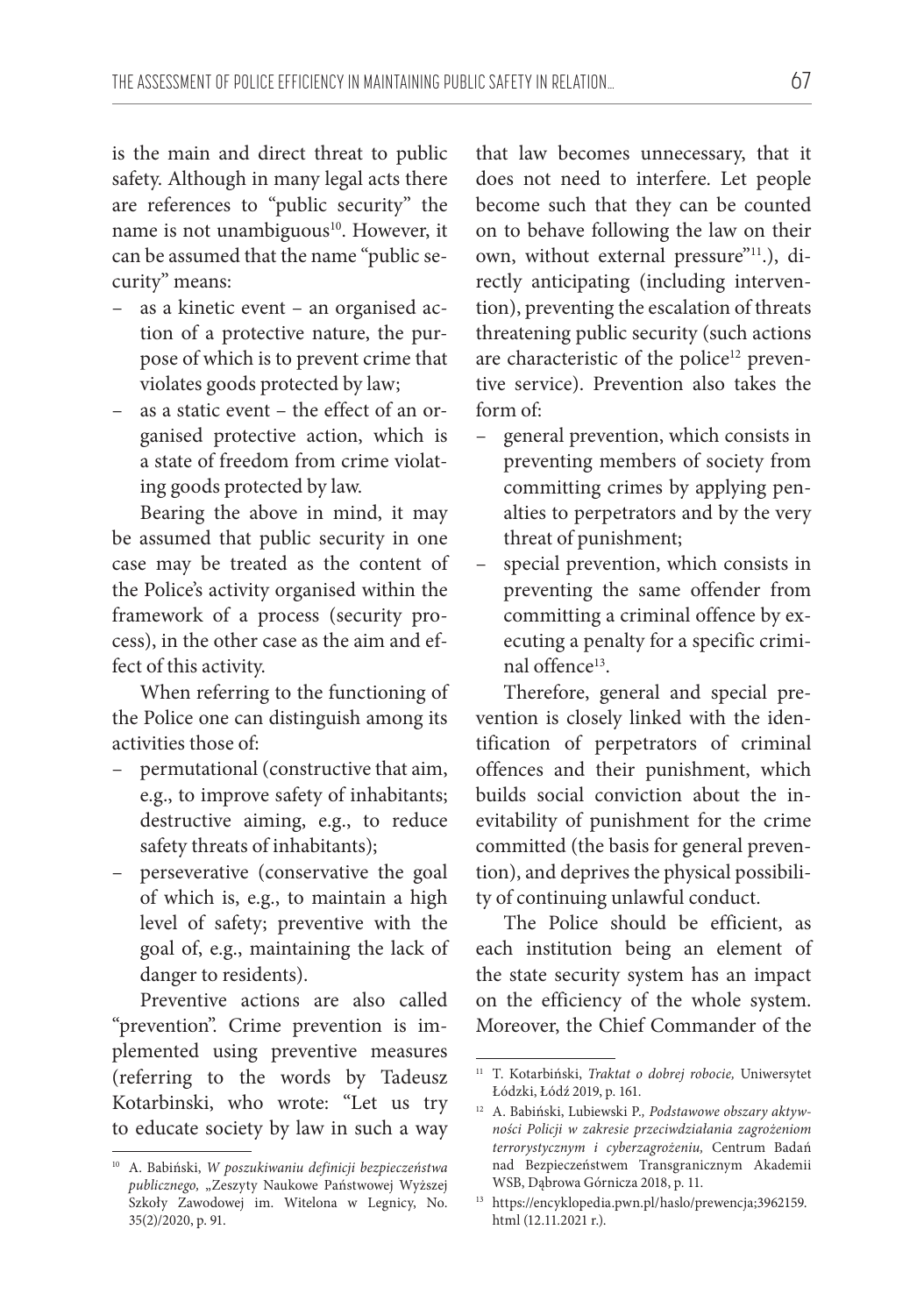Police should be efficient in his activities since – as Jan Boć points out – "bodies which do not satisfy public needs [in this case the need is security – author's note] are maintained from public funds and are unnecessary"14.

The most serious crime is homicide, the perpetrator of which strikes at the protected good in the form of another person's life. The prevention of crime against life has always been taken very seriously by the Police. With this in mind, it is reasonable to ask whether the Police act efficiently about uncovering perpetrators of homicide.

# **Methodological assumptions of the study**

The study aims to assess the efficiency of the Police in relation to the disclosure of perpetrators of homicide in 2000-2020 in Poland. Efficiency is a concept universally referred to the value of action, which is effectiveness (positively assessed conformity of the effect of an action with its aim).

The research problem was formulated in the form of a question: Did the Police act efficiently about disclosing perpetrators of homicides in Poland in 2000-2020? The following research hypothesis of the content was set to give direction to the scientific inquiry: During the period 2000-2020 in Poland, the Police acted efficiently concerning the disclosure of perpetrators of homicide.

Bearing in mind that every deliberate human activity involves a way, scientific investigation is not free from this

either. A structured way of doing things is called a method. A research method is "a set of theoretically justified conceptual and instrumental procedures, covering the entirety of the research procedure, which, as a consequence, is supposed to lead to solving a specified scientific problem"15. The present study was conducted by means of document analysis (quantitatively and qualitatively). The documents include the subject literature and statistical data made public by the Police at (https://statystyka.policja.pl/).

## **Research results**

In Poland, 16008 homicides<sup>16</sup> were recorded between 2002 and 2020, which gives:

- an average number of acts in each year of 762,
- the crime rate (number of crimes confirmed/100 thousand inhabitants) at the level of 1, 98.

The analysis of the number of recorded crimes in the individual years 2000- 2020 proves that a downward trend took place in 2002-2006 and 2010-2016 and since 2017 an increase in the number of homicides has rather been recorded (Table 1).

<sup>14</sup> A. Błaś, J. Boć, J. Jeżewski, *Administracja publiczna,*  Kolonia Limited, Wrocław 2002, p. 157.

<sup>15</sup> B. Wiśniewski, *Praktyczne aspekty badań bezpieczeństwa,* Difin, Warsaw 2020, pp. 110-111.

<sup>16</sup> https://statystyka.policja.pl/st/przestepstwa-ogolem/przestepstwa-kryminalne/zabojstwo/64003, Zabojstwo.html (12.11.2021).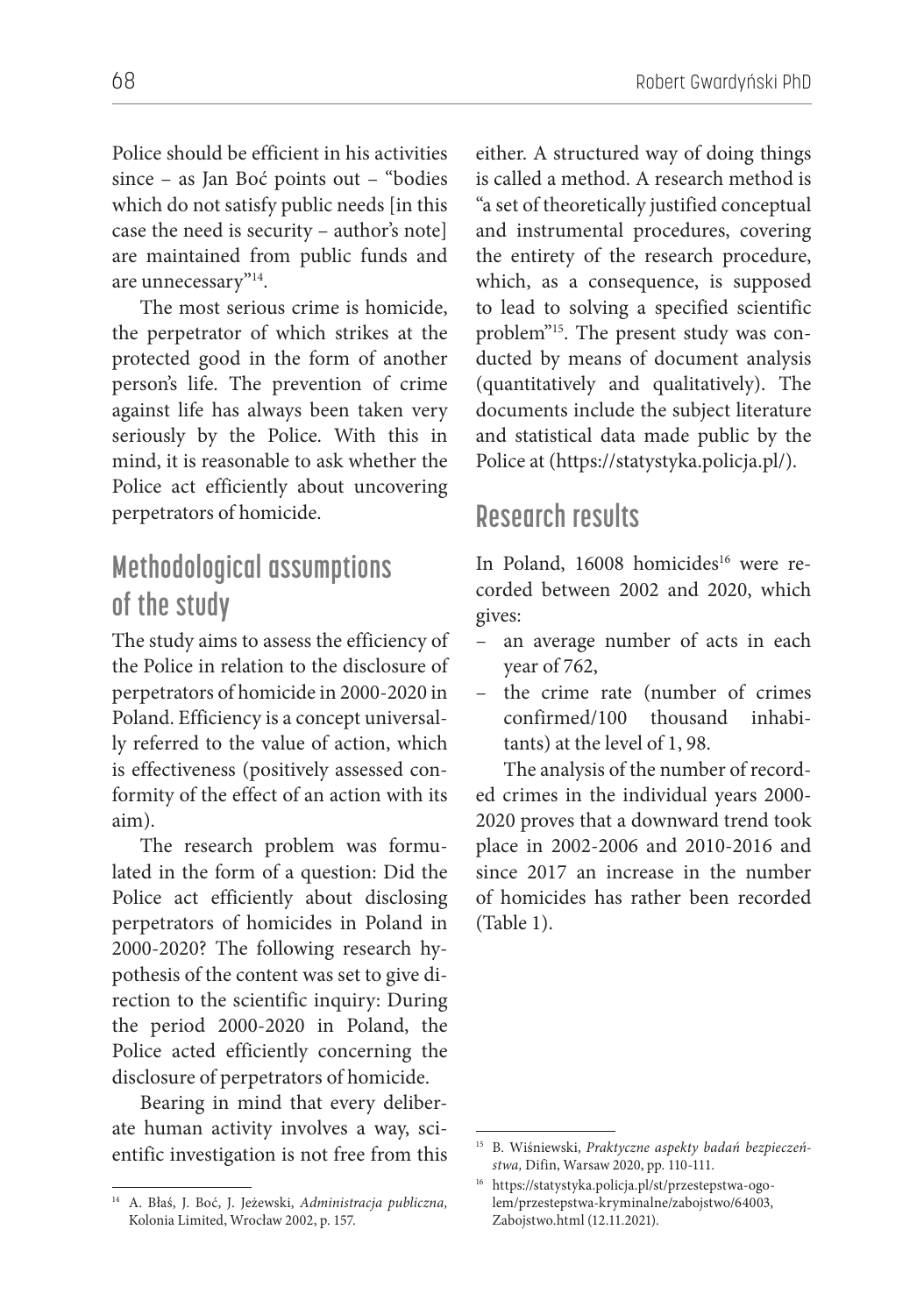| No.            | Periods compared | Value of the dynamics index |
|----------------|------------------|-----------------------------|
|                | [year-to-year]   | [%]                         |
| $\mathbf{1}$   | 2020 do 2019     | 122, 3                      |
| $\overline{c}$ | 2019 do 2018     | 98,7                        |
| 3              | 2018 do 2017     | 103, 5                      |
| $\overline{4}$ | 2017 do 2016     | 112, 5                      |
| 5              | 2016 do 2015     | 92,1                        |
| 6              | 2015 do 2014     | 94,1                        |
| $\overline{7}$ | 2014 do 2013     | 9,16                        |
| 8              | 2013 do 2012     | 98,6                        |
| 9              | 2012 do 2011     | 87, 9                       |
| 10             | 2011 do 2010     | 97, 3                       |
| 11             | 2010 do 2009     | 89,1                        |
| 12             | 2009 do 2008     | 100, 5                      |
| 13             | 2008 do 2007     | 89,5                        |
| 14             | 2007 do 2006     | 103, 9                      |
| 15             | 2006 do 2005     | 97, 4                       |
| 16             | 2005 do 2004     | 85, 4                       |
| 17             | 2004 do 2003     | 94,3                        |
| 18             | 2003 do 2002     | 87, 4                       |
| 19             | 2002 do 2001     | 89,6                        |
| 20             | 2001 do 2000     | 104, 4                      |
| 21             | 2000 do 1999     | 121                         |

**Table 1.** Values of the dynamics index of the number of offences stated in the category "homicide" in 2000-2020 in Poland

Source: own study.

Given variable level of the threat of crimes from the category "homicide" in Poland in the years 2000-2020, an analysis out of statistical data related to the detectability of homicides (revealing perpetrators of individual identified criminal acts) was carried.

The study shows that since 2000 the detection rate of homicides has not been lower than 87% (in 2000), and the average detection rate was 93.14% (Table 2.).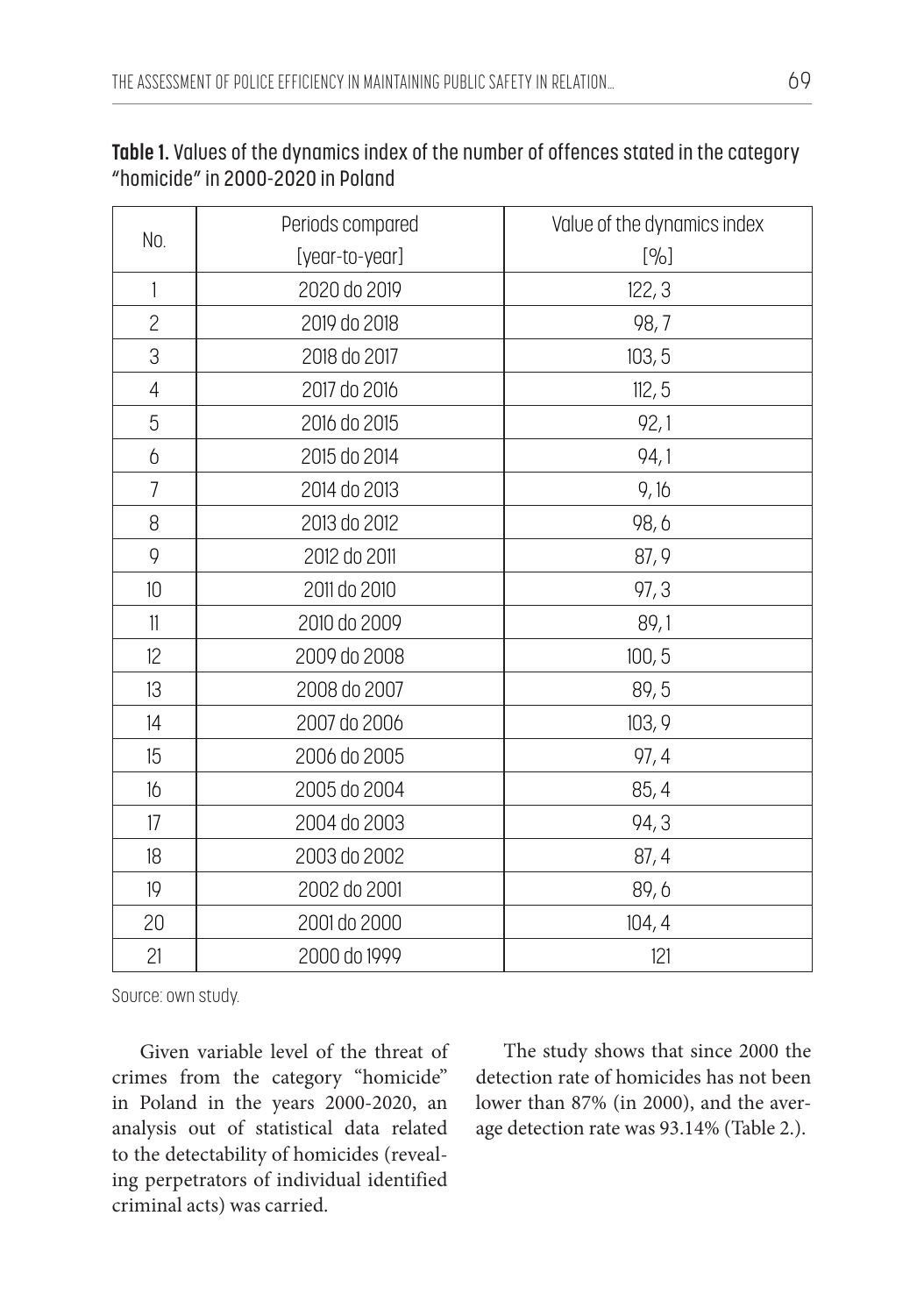| No.                       | Year | Detection of the perpetrator |
|---------------------------|------|------------------------------|
|                           |      | [%]                          |
| $\mathbf{1}$              | 2020 | 98                           |
| $\overline{c}$            | 2019 | 97,7                         |
| 3                         | 2018 | 95, 9                        |
| $\overline{4}$            | 2017 | 97,1                         |
| 5                         | 2016 | 96,3                         |
| $\boldsymbol{\mathsf{b}}$ | 2015 | 94,6                         |
| $\overline{7}$            | 2014 | 95, 8                        |
| 8                         | 2013 | 95                           |
| 9                         | 2012 | 94, 2                        |
| $10\,$                    | 2011 | 94,7                         |
| 11                        | 2010 | 89,1                         |
| 12                        | 2009 | 92, 3                        |
| 13                        | 2008 | 92, 8                        |
| 4                         | 2007 | 93,1                         |
| 15                        | 2006 | 93, 4                        |
| 16                        | 2005 | 90,6                         |
| 17                        | 2004 | 90,8                         |
| 18                        | 2003 | 87, 5                        |
| 19                        | 2002 | 89, 4                        |
| 20                        | 2001 | 87, 5                        |
| 21                        | 2000 | 87                           |

**Table 2.** The values of the dynamics index of the number of crimes stated in the category "homicide" in 2000-2020 in Poland

Source: own study.

Data analysis allows us to conclude that since 2000 there has been a clear trend of increasing detection rates of homicide perpetrators with slight fluctuations, which, however, did not affect the overall progression (Diagram 1).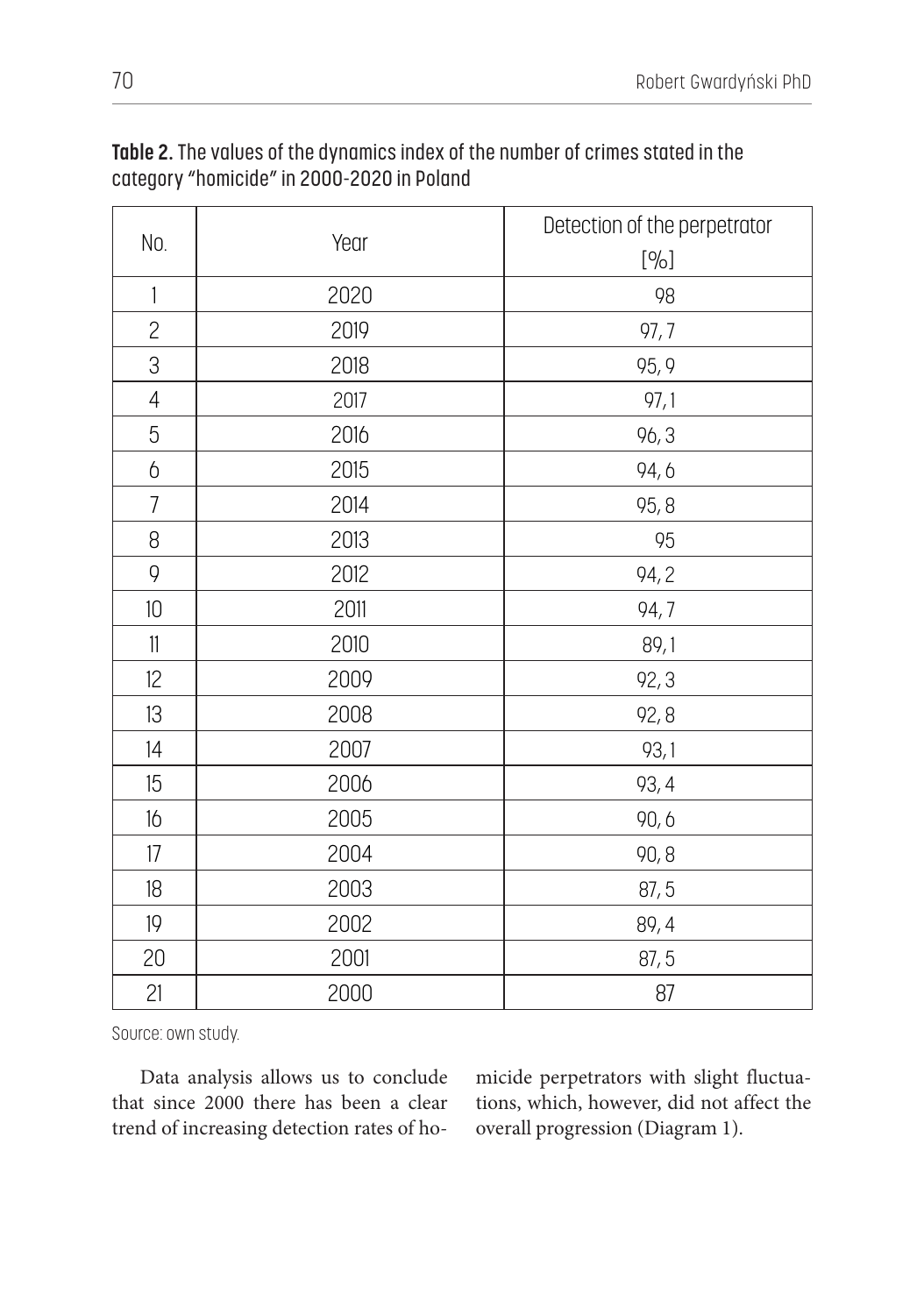

**Diagram 1.** Variation in the rate of the Police's detection of homicide perpetrators between 2000 and 2011 in Poland

Source: own study.

When examining the values of the dynamics index it was found that in the period in question the values exceeded

100% in a larger number of cases and to a greater extent (Diagram 2).

**Diagram 2.** Dynamics of detection rates of homicide perpetrators in 2000-2011 in Poland

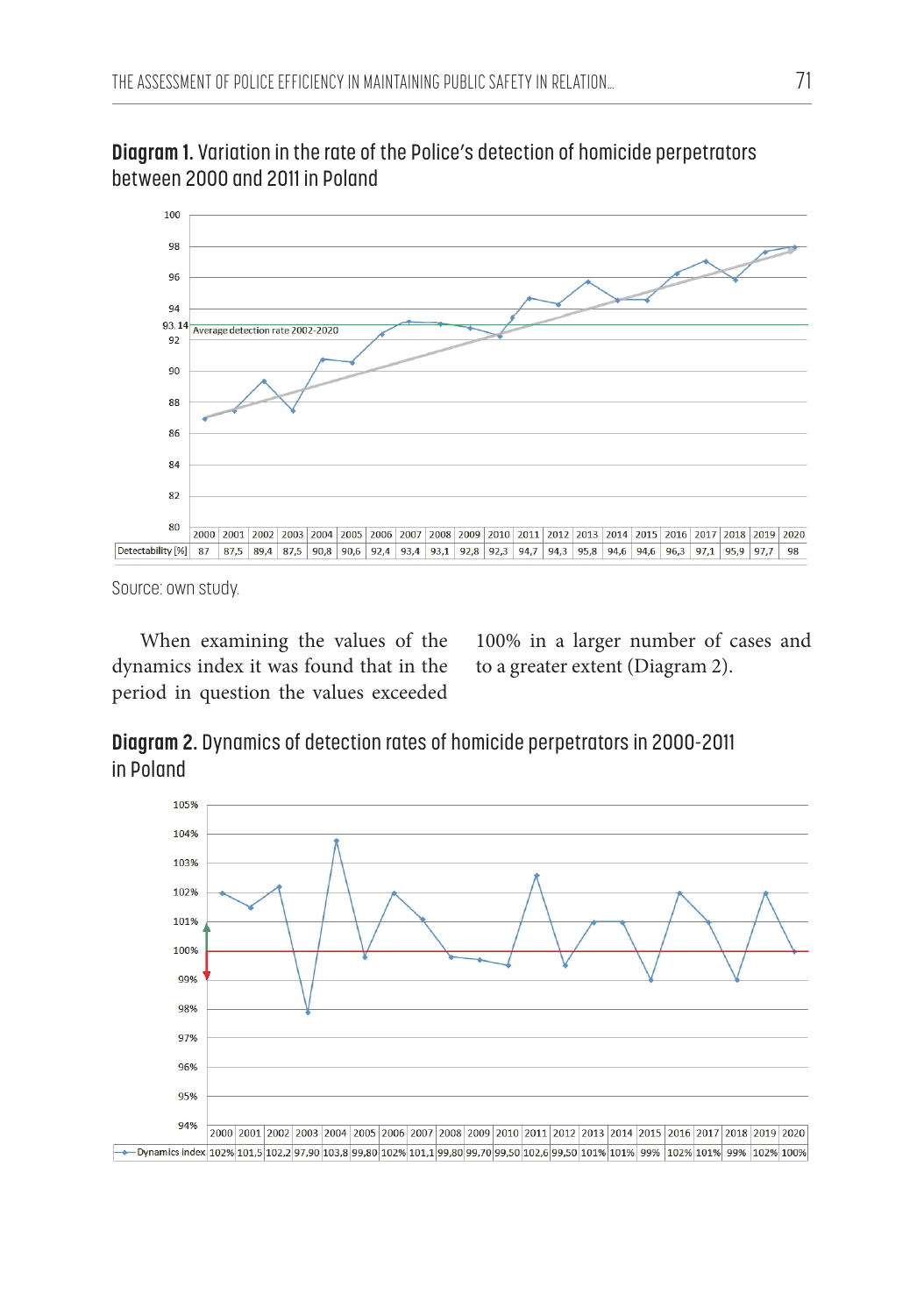Considering the above, it is right to state that the efficiency of the Polish Police in connection with the detection of perpetrators of homicides in 2000- 2020 is not only satisfactorily high, but also the functioning of the institution in question is subject to continuous improveme.

### **Conclusion**

Referring to the objective of the research, the research problem, and the hypothesis, it can be stated that:

- the aim of the study has been achieved, as the efficiency assessment of the Police was made in relation to the disclosure of homicide perpetrators by this formation in 2000- 2020 in Poland;
- the research problem has been solved as it has been assessed that in 2000- 2020 in Poland the Police operated in a satisfactorily efficient manner regarding revealing perpetrators of homicides;
- as the above statement is identical with the content of the assumed hypothesis, this hypothesis should be considered true.

When assessing police efficiency, it was observed that it is subject to an effective process of improvement, which results in the fact that the number of offences in the "homicide" category, although fluctuating, is the lowest in relation to the number of other criminal offences, including those which are particularly dangerous or socially troublesome.

# **Bibliography**

- Act of April 6, 1990 on the Police (Journal of Laws of 2021, item 1882).
- Act of 4 September 1997 on departments of government administration (Journal of Laws of 2021, item 1893).
- Babiński A., Lubiewski P.*, Podstawowe obszary aktywności Policji w zakresie przeciwdziałania zagrożeniom terrorystycznym i cyberzagrożeniu,* Centrum Badań nad Bezpieczeństwem Transgranicznym Akademii WSB, Dąbrowa Górnicza 2018.
- Babiński A., *W poszukiwaniu definicji bezpieczeństwa publicznego,* "Zeszyty Naukowe Państwowej Wyższej Szkoły Zawodowej im. Witelona w Legnicy, No. 35(2)/2020.
- *Bezpieczeństwo uczestników zgromadzeń religijnych*, Wydanie drugie uzupełnione, B. Wiśniewski, A. Prędecka, J. Bryk, A. Szela (eds.), SGSP, Obserwatorium Społeczne, Wrocław 2017.
- *Bezpieczeństwo. Teoria–Badania–Praktyka*, A. Czupryński, B. Wiśniewski, J. Zboina (eds.), Wydawnictwo Centrum Naukowo-Badawczego Ochrony Przeciwpożarowej im. Józefa Tuliszkowskiego Państwowego Instytutu Badawczego, Józefów 2015.
- Błaś A., Boć J., Jeżewski J., *Administracja publiczna,* Kolonia Limited, Wrocław 2002.
- Constitution of the Republic of Poland of 2 April 1997 passed by the National Assembly on 2 April 1997, approved by the Nation in the constitutional referendum on 25 May 1997, signed by the President of the Republic of Poland on 16 July 1997 (Journal of Laws 1997, No. 78, item 483, with amendments).
- Gwardyński R., *Możliwości doskonalenia działań prewencyjnych Policji w sferze utrzymywania bezpieczeństwa publicznego,* Akademia WSB, Dąbrowa Górnicza 2021.
- https://encyklopedia.pwn.pl/haslo/prewencja;3962159.html (12.11.2021 r.).